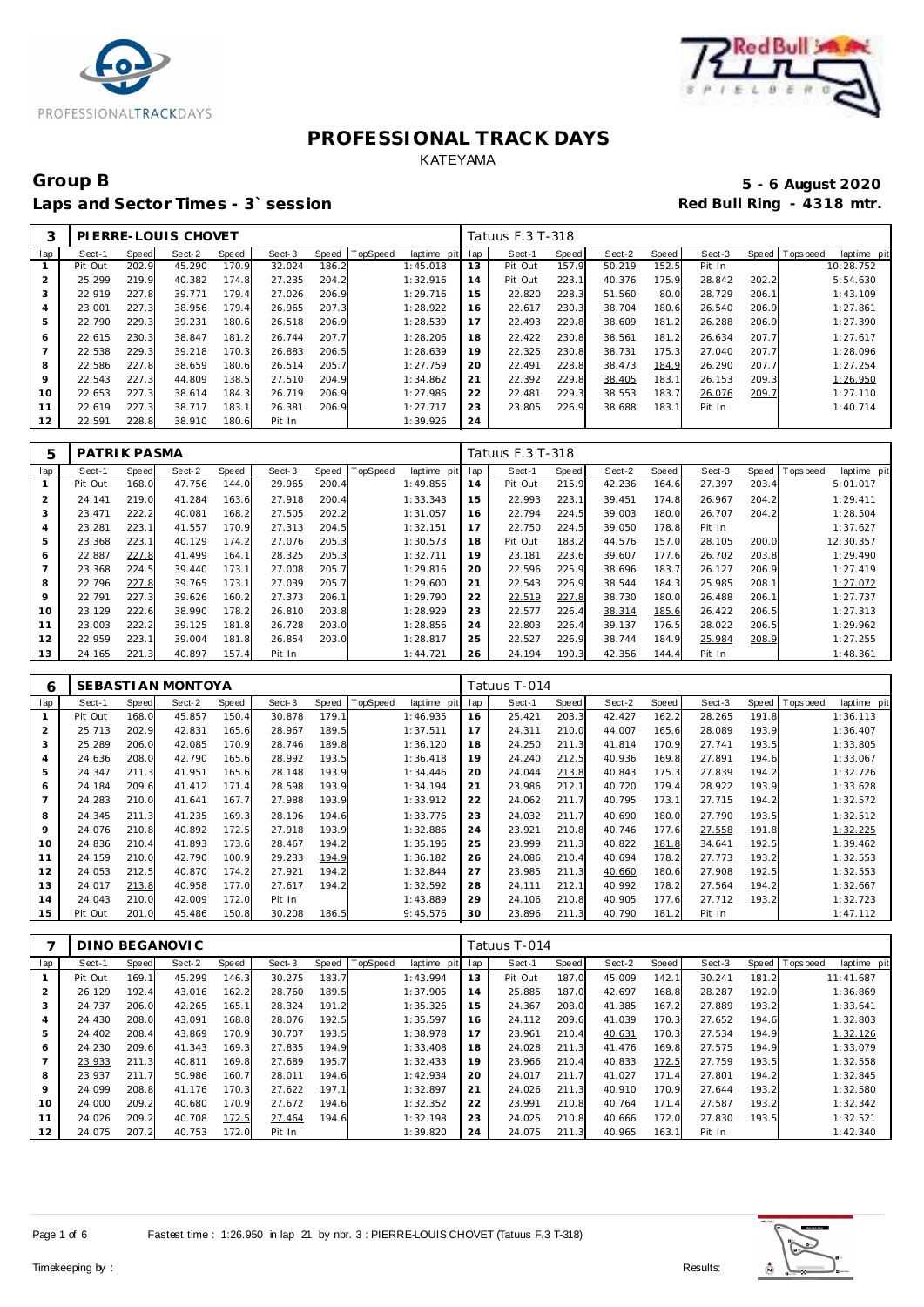



# Group B<br> **Example 2020**<br>
Laps and Sector Times - 3`session<br> **Example 2020**<br>
Red Bull Ring - 4318 mtr. Laps and Sector Times - 3<sup>\*</sup> session

|     |         |       | DEXTER PATTERSON |       |        |       |          |             |     | Tatuus T-014 |       |        |       |        |       |                         |  |
|-----|---------|-------|------------------|-------|--------|-------|----------|-------------|-----|--------------|-------|--------|-------|--------|-------|-------------------------|--|
| lap | Sect-1  | Speed | Sect-2           | Speed | Sect-3 | Speed | TopSpeed | laptime pit | lap | Sect-1       | Speed | Sect-2 | Speed | Sect-3 | Speed | Topspeed<br>laptime pit |  |
|     | Pit Out | 181.6 | 48.450           | 147.5 | 31.257 | 177.6 |          | 1:49.749    | 14  | 24.271       | 209.6 | 40.980 | 172.5 | Pit In |       | 1:41.935                |  |
| 2   | 26.361  | 171.0 | 44.876           | 155.6 | 30.164 | 178.8 |          | 1: 41.401   | 15  | Pit Out      | 175.7 | 46.319 | 151.3 | 30.504 | 181.5 | 11:26.155               |  |
| 3   | 25.385  | 200.6 | 42.257           | 162.2 | 28.895 | 190.7 |          | 1:36.537    | 16  | 25.815       | 192.4 | 44.511 | 158.4 | 28.728 | 191.2 | 1:39.054                |  |
| 4   | 24.582  | 206.8 | 41.403           | 166.7 | 28.317 | 191.2 |          | 1:34.302    | 17  | 25.041       | 175.1 | 42.932 | 163.1 | 28.334 | 191.5 | 1:36.307                |  |
| 5   | 24.495  | 208.0 | 41.220           | 166.7 | 28.175 | 191.5 |          | 1:33.890    | 18  | 24.256       | 211.3 | 41.207 | 167.7 | 27.940 | 192.9 | 1:33.403                |  |
| 6   | 24.392  | 208.4 | 41.669           | 168.8 | 28.130 | 192.9 |          | 1:34.191    | 19  | 24.039       | 210.8 | 41.320 | 168.2 | 27.872 | 191.8 | 1:33.231                |  |
|     | 24.149  | 210.0 | 41.102           | 170.3 | 27.893 | 193.9 |          | 1:33.144    | 20  | 24.149       | 210.4 | 41.033 | 172.0 | 27.675 | 193.5 | 1:32.857                |  |
| 8   | 24.075  | 211.3 | 40.932           | 171.4 | 27.949 | 192.9 |          | 1:32.956    | 21  | 24.075       | 210.0 | 40.929 | 172.5 | 27.649 | 192.5 | 1:32.653                |  |
| 9   | 24.118  | 208.4 | 40.847           | 172.5 | 28.880 | 192.2 |          | 1:33.845    | 22  | 24.029       | 210.4 | 43.432 | 146.3 | 28.356 | 193.9 | 1:35.817                |  |
| 10  | 24.194  | 207.6 | 40.941           | 171.4 | 27.905 | 191.8 |          | 1:33.040    | 23  | 24.053       | 209.6 | 40.864 | 173.6 | 27.755 | 193.9 | 1:32.672                |  |
| 11  | 24.174  | 208.4 | 40.946           | 170.9 | 27.978 | 192.2 |          | 1:33.098    | 24  | 23.981       | 210.4 | 40.971 | 173.1 | 27.617 | 193.2 | 1:32.569                |  |
| 12  | 24.186  | 207.6 | 48.414           | 155.2 | 28,880 | 192.9 |          | 1:41.480    | 25  | 24.120       | 209.6 | 40.738 | 173.1 | 27.683 | 192.9 | 1:32.541                |  |
| 13  | 24.233  | 208.4 | 41.083           | 170.9 | 27.932 | 193.9 |          | 1:33.248    | 26  | 24.054       | 209.2 | 40.842 | 169.3 | Pit In |       | 1:41.014                |  |

| 13  | <b>JASIN FERATI</b> |       |        |       |        |       |                |             |     | Tatuus T-014 |       |        |       |        |       |                 |             |
|-----|---------------------|-------|--------|-------|--------|-------|----------------|-------------|-----|--------------|-------|--------|-------|--------|-------|-----------------|-------------|
| lap | Sect-1              | Speed | Sect-2 | Speed | Sect-3 |       | Speed TopSpeed | laptime pit | lap | Sect-1       | Speed | Sect-2 | Speed | Sect-3 |       | Speed Tops peed | laptime pit |
|     | Pit Out             | 165.4 | 53.105 | 132.7 | 32.940 | 172.2 |                | 1:55.800    | 15  | 24.196       | 208.8 | 41.408 | 169.8 | 27.734 | 195.3 |                 | 1:33.338    |
| 2   | 28.461              | 178.3 | 47.218 | 144.0 | 30.616 | 187.8 |                | 1:46.295    | 16  | 24.352       | 208.8 | 41.598 | 163.6 | Pit In |       |                 | 1:41.245    |
| 3   | 25.888              | 190.7 | 43.226 | 155.6 | 30.994 | 189.8 |                | 1:40.108    | 17  | Pit Out      | 193.8 | 45.044 | 157.0 | 30.882 | 184.6 |                 | 8:33.596    |
| 4   | 25.864              | 201.4 | 43.953 | 143.2 | Pit In |       |                | 1:49.435    | 18  | 25.219       | 206.4 | 42.266 | 164.6 | 28.303 | 191.8 |                 | 1:35.788    |
| 5   | Pit Out             | 166.2 | 46.805 | 154.3 | 29.991 | 179.1 |                | 7:21.209    | 19  | 24.419       | 209.6 | 41.588 | 164.1 | 27.951 | 190.8 |                 | 1:33.958    |
| 6   | 27.119              | 166.5 | 45.929 | 155.6 | 28.949 | 189.8 |                | 1:41.997    | 20  | 24.354       | 209.2 | 41.135 | 169.3 | 27.719 | 192.2 |                 | 1:33.208    |
|     | 25.502              | 166.7 | 43.057 | 159.8 | 28.534 | 190.8 |                | 1:37.093    | 21  | 24.190       | 209.2 | 41.032 | 169.8 | 47.286 | 183.1 |                 | 1:52.508    |
| 8   | 27.186              | 160.0 | 44.803 | 162.2 | 28.105 | 192.2 |                | 1:40.094    | 22  | 24.401       | 209.6 | 42.557 | 162.7 | 28.431 | 192.9 |                 | 1:35.389    |
| 9   | 24.222              | 207.2 | 41.665 | 163.1 | 28.137 | 191.8 |                | 1:34.024    | 23  | 24.243       | 209.2 | 41.089 | 167.7 | 27.890 | 193.9 |                 | 1:33.222    |
| 10  | 24.387              | 206.8 | 41.221 | 166.7 | 27.947 | 192.2 |                | 1:33.555    | 24  | 24.134       | 209.2 | 41.129 | 170.3 | 27.619 | 193.9 |                 | 1:32.882    |
| 11  | 24.457              | 206.4 | 41.244 | 166.7 | 27.830 | 193.2 |                | 1:33.531    | 25  | 23.995       | 208.8 | 40.987 | 166.2 | 27.623 | 192.9 |                 | 1:32.605    |
| 12  | 24.199              | 208.4 | 41.367 | 168.2 | 27.770 | 192.2 |                | 1:33.336    | 26  | 23.861       | 209.2 | 40.904 | 170.3 | 27.654 | 193.2 |                 | 1:32.419    |
| 13  | 24.252              | 208.4 | 41.072 | 169.8 | 27.786 | 193.2 |                | 1:33.110    | 27  | 24.203       | 209.2 | 41.308 | 165.6 | Pit In |       |                 | 1:44.246    |
| 14  | 24.305              | 208.4 | 41.183 | 170.3 | 27.873 | 191.8 |                | 1:33.361    | 28  |              |       |        |       |        |       |                 |             |

| 14             | FILIP UGRAN |              |        |       |        |       |          |             |     | Tatuus T-014 |       |        |       |        |       |                |             |
|----------------|-------------|--------------|--------|-------|--------|-------|----------|-------------|-----|--------------|-------|--------|-------|--------|-------|----------------|-------------|
| lap            | Sect-1      | <b>Speed</b> | Sect-2 | Speed | Sect-3 | Speed | TopSpeed | laptime pit | lap | Sect-1       | Speed | Sect-2 | Speed | Sect-3 |       | Speed Topspeed | laptime pit |
|                | Pit Out     | 163.9        | 48.582 | 142.1 | 31.261 | 167.4 |          | 1:48.499    | 15  | 24.185       | 208.0 | 40.753 | 170.9 | 27.649 | 193.9 |                | 1:32.587    |
| $\overline{2}$ | 27.087      | 189.0        | 43.521 | 160.7 | 31.007 | 189.8 |          | 1:41.615    | 16  | 24.079       | 208.0 | 41.016 | 172.0 | 27.772 | 192.5 |                | 1:32.867    |
| 3              | 24.938      | 206.8        | 41.759 | 167.2 | 28.393 | 192.5 |          | 1:35.090    | 17  | 24.150       | 210.0 | 40.790 | 170.3 | 27.425 | 194.9 |                | 1:32.365    |
| $\overline{4}$ | 24.483      | 212.5        | 42.136 | 174.8 | 28.535 | 193.2 |          | 1:35.154    | 18  | 24.085       | 208.8 | 40.940 | 170.3 | Pit In |       |                | 1:39.804    |
| 5              | 24.454      | 208.0        | 41.148 | 168.8 | 27.841 | 194.2 |          | 1:33.443    | 19  | Pit Out      | 155.4 | 50.311 | 131.1 | 31.305 | 173.4 |                | 7:50.107    |
| 6              | 23.960      | 211.3        | 41.489 | 164.6 | 27.780 | 193.9 |          | 1:33.229    | 20  | 27.502       | 168.8 | 45.412 | 147.9 | 29.285 | 187.5 |                | 1:42.199    |
|                | 24.250      | 208.4        | 41.184 | 172.5 | 27.858 | 194.6 |          | 1:33.292    | 21  | 25.830       | 209.6 | 43.058 | 135.0 | 28.772 | 194.2 |                | 1:37.660    |
| 8              | 23.982      | 210.8        | 41.416 | 168.2 | 28.432 | 193.5 |          | 1:33.830    | 22  | 23.993       | 211.7 | 41.434 | 169.3 | 27.909 | 194.2 |                | 1:33.336    |
| $\circ$        | 24.016      | 212.1        | 41.396 | 164.1 | 28.308 | 197.8 |          | 1:33.720    | 23  | 24.075       | 210.0 | 41.233 | 139.5 | 28.038 | 194.2 |                | 1:33.346    |
| 10             | 24.295      | 208.4        | 47.606 | 81.9  | 34.491 | 194.6 |          | 1:46.392    | 24  | 24.377       | 210.0 | 40.947 | 170.9 | 27.676 | 194.9 |                | 1:33.000    |
| 11             | 24.169      | 208.8        | 40.952 | 170.9 | 27.676 | 194.2 |          | 1:32.797    | 25  | 24.055       | 210.4 | 40.822 | 173.1 | 27.593 | 193.5 |                | 1:32.470    |
| 12             | 24.071      | 208.4        | 40.938 | 173.6 | Pit In |       |          | 1:39.669    | 26  | 24.079       | 210.0 | 40.941 | 166.7 | 27.483 | 195.3 |                | 1:32.503    |
| 13             | Pit Out     | 200.6        | 42.039 | 169.3 | 28.276 | 192.5 |          | 7:12.986    | 27  | 23.807       | 213.4 | 40.623 | 168.2 | 27.552 | 191.2 |                | 1:31.982    |
| 14             | 24.261      | 207.2        | 41.042 | 172.5 | 27.883 | 193.2 |          | 1:33.186    | 28  | 24.314       | 210.8 | 41.004 | 171.4 | Pit In |       |                | 1:39.909    |

| 15  | PIOTR WISNICKI |       |        |       |        |       |          |             |     | Tatuus T-014 |       |        |       |        |       |                            |
|-----|----------------|-------|--------|-------|--------|-------|----------|-------------|-----|--------------|-------|--------|-------|--------|-------|----------------------------|
| lap | Sect-1         | Speed | Sect-2 | Speed | Sect-3 | Speed | TopSpeed | laptime pit | lap | Sect-1       | Speed | Sect-2 | Speed | Sect-3 | Speed | T ops pee d<br>laptime pit |
|     | Pit Out        | 178.0 | 47.807 | 151.7 | 33.026 | 166.7 |          | 1:51.791    | 14  | Pit Out      | 192.7 | 47.065 | 152.5 | 29.897 | 185.2 | 10:17.872                  |
| 2   | 26.653         | 196.9 | 43.288 | 156.1 | 29.573 | 187.5 |          | 1:39.514    | 15  | 26.489       | 175.7 | 42.683 | 165.1 | 29.882 | 175.0 | 1:39.054                   |
| 3   | 24.972         | 205.2 | 42.349 | 157.0 | 28.930 | 191.2 |          | 1:36.251    | 16  | 25.528       | 201.0 | 41.578 | 164.6 | 27.945 | 193.2 | 1:35.051                   |
| 4   | 24.878         | 206.0 | 42.304 | 159.8 | 28.763 | 189.8 |          | 1:35.945    | 17  | 24.429       | 208.4 | 43.788 | 164.1 | 28.020 | 192.5 | 1:36.237                   |
| 5   | 24.886         | 210.0 | 42.308 | 160.7 | 28.321 | 193.9 |          | 1:35.515    | 18  | 24.339       | 209.6 | 42.099 | 164.1 | 27.830 | 193.9 | 1:34.268                   |
| 6   | 24.317         | 210.8 | 41.874 | 160.2 | 28.084 | 194.2 |          | 1:34.275    | 19  | 24.142       | 210.4 | 42.161 | 160.7 | 27.919 | 195.7 | 1:34.222                   |
|     | 24.382         | 208.0 | 41.600 | 165.6 | 28.093 | 192.5 |          | 1:34.075    | 20  | 24.173       | 212.1 | 42.361 | 166.2 | 29.159 | 193.5 | 1:35.693                   |
| 8   | 25.308         | 203.3 | 41.694 | 167.2 | 28.050 | 194.6 |          | 1:35.052    | 21  | 24.297       | 210.4 | 41.199 | 164.1 | 27.915 | 192.5 | 1:33.411                   |
| 9   | 24.418         | 209.6 | 42.845 | 163.1 | 28.097 | 193.2 |          | 1:35.360    | 22  | 26.161       | 208.0 | 41.186 | 166.7 | 27.837 | 193.2 | 1:35.184                   |
| 10  | 24.302         | 209.2 | 41.410 | 169.8 | 28.114 | 192.9 |          | 1:33.826    | 23  | 24.246       | 210.8 | 41.153 | 164.6 | 27.803 | 193.5 | 1:33.202                   |
| 11  | 24.163         | 208.8 | 41.267 | 159.3 | 27.968 | 192.2 |          | 1:33.398    | 24  | 24.334       | 208.8 | 41.188 | 168.2 | 27.691 | 192.5 | 1:33.213                   |
| 12  | 24.526         | 207.6 | 41.244 | 165.6 | 28.125 | 193.2 |          | 1:33.895    | 25  | 24.346       | 210.0 | 41.120 | 164.6 | 27.911 | 192.9 | 1:33.377                   |
| 13  | 24.289         | 208.0 | 41.186 | 162.7 | Pit In |       |          | 1:46.548    | 26  | 24.206       | 210.0 | 41.973 | 160.7 | Pit In |       | 1:42.682                   |

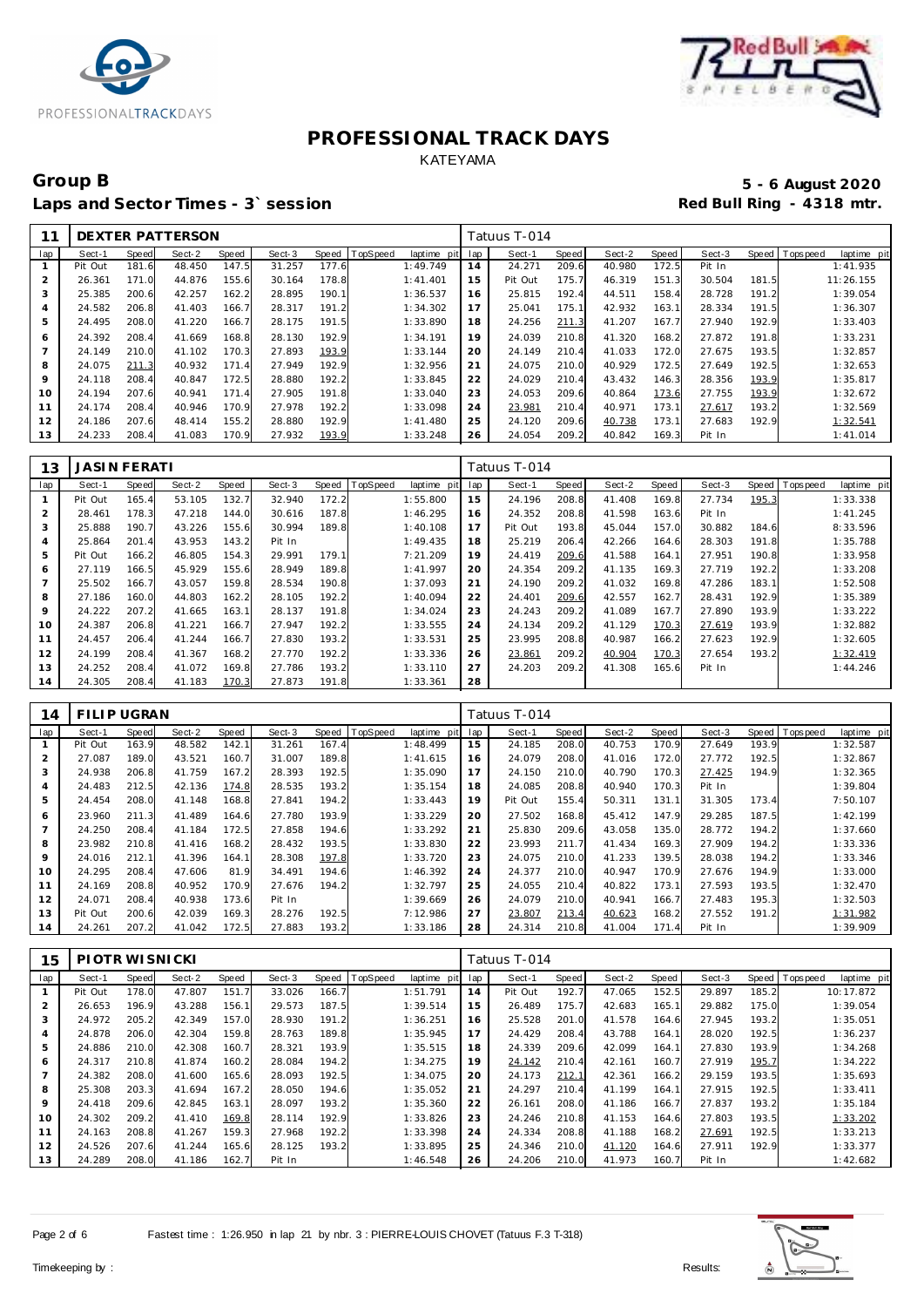



# Group B<br>
5 - 6 August 2020<br>
Laps and Sector Times - 3`session<br> **5 - 6 August 2020** Laps and Sector Times - 3<sup>\*</sup> session

| 16  | <b>SAMIRBEN</b> |       |        |       |        |       |          |             |     | Tatuus T-014 |       |        |       |        |       |                |             |
|-----|-----------------|-------|--------|-------|--------|-------|----------|-------------|-----|--------------|-------|--------|-------|--------|-------|----------------|-------------|
| lap | Sect-1          | Speed | Sect-2 | Speed | Sect-3 | Speed | TopSpeed | laptime pit | lap | Sect-1       | Speed | Sect-2 | Speed | Sect-3 |       | Speed Topspeed | laptime pit |
|     | Pit Out         | 150.2 | 51.810 | 128.6 | 32.856 | 183.7 |          | 1:56.595    | 15  | Pit Out      | 167.5 | 46.719 | 138.1 | 30.204 | 185.9 |                | 13:08.444   |
| 2   | 26.015          | 201.0 | 45.522 | 144.4 | 30.660 | 187.2 |          | 1:42.197    | 16  | 25.569       | 196.9 | 42.821 | 156.1 | 28.990 | 191.2 |                | 1:37.380    |
| 3   | 25.415          | 202.9 | 44.706 | 145.6 | 29.957 | 188.8 |          | 1:40.078    | 17  | 24.333       | 207.2 | 42.213 | 157.0 | 28.638 | 192.2 |                | 1:35.184    |
| 4   | 25.172          | 206.0 | 44.111 | 150.8 | 29.280 | 190.5 |          | 1:38.563    | 18  | 24.419       | 206.8 | 41.701 | 156.5 | 28.431 | 189.8 |                | 1:34.551    |
| 5   | 25.636          | 208.8 | 42.986 | 148.8 | 29.072 | 190.8 |          | 1:37.694    | 19  | 24.491       | 207.2 | 41.683 | 155.2 | 28.113 | 191.8 |                | 1:34.287    |
| 6   | 24.857          | 207.2 | 42.288 | 153.8 | 28.819 | 191.5 |          | 1:35.964    | 20  | 24.387       | 207.2 | 41.654 | 160.7 | 28.186 | 190.8 |                | 1:34.227    |
|     | 24.754          | 207.2 | 42.364 | 160.2 | 28.860 | 191.8 |          | 1:35.978    | 21  | 24.403       | 206.4 | 41.690 | 159.8 | 28.069 | 191.8 |                | 1:34.162    |
| 8   | 24.726          | 206.8 | 42.667 | 157.4 | 28.461 | 192.9 |          | 1:35.854    | 22  | 24.343       | 206.0 | 41.915 | 151.7 | 28.083 | 193.2 |                | 1:34.341    |
| 9   | 24.635          | 208.8 | 42.268 | 156.5 | 28.410 | 193.2 |          | 1:35.313    | 23  | 24.258       | 209.2 | 41.672 | 158.8 | 27.988 | 193.9 |                | 1:33.918    |
| 10  | 24.438          | 206.8 | 41.870 | 156.1 | 28.372 | 189.8 |          | 1:34.680    | 24  | 23.946       | 209.2 | 41.466 | 155.6 | 27.944 | 191.8 |                | 1:33.356    |
| 11  | 24.580          | 206.0 | 43.174 | 155.6 | 28.489 | 190.5 |          | 1:36.243    | 25  | 24.120       | 208.4 | 41.708 | 160.7 | 27.732 | 192.2 |                | 1:33.560    |
| 12  | 24.559          | 205.2 | 42.186 | 156.1 | 28.533 | 191.2 |          | 1:35.278    | 26  | 24.399       | 207.2 | 41.967 | 153.8 | 28.009 | 195.3 |                | 1:34.375    |
| 13  | 24.463          | 207.6 | 41.767 | 157.4 | 28.887 | 191.5 |          | 1:35.117    | 27  | 24.066       | 211.7 | 41.051 | 161.2 | 28.079 | 193.9 |                | 1:33.196    |
| 14  | 24.464          | 206.0 | 41.961 | 156.1 | Pit In |       |          | 1:42.547    | 28  | 24.080       | 208.4 | 41.647 | 160.7 | Pit In |       |                | 1:41.796    |

| 19  |         |       | SEBASTI AN OEGAARD |       |        |       |          |                |     | Tatuus T-014 |       |        |       |        |       |            |             |
|-----|---------|-------|--------------------|-------|--------|-------|----------|----------------|-----|--------------|-------|--------|-------|--------|-------|------------|-------------|
| lap | Sect-1  | Speed | Sect-2             | Speed | Sect-3 | Speed | TopSpeed | laptime<br>pit | lap | Sect-1       | Speed | Sect-2 | Speed | Sect-3 | Speed | T ops peed | laptime pit |
|     | Pit Out | 179.5 | 47.569             | 147.9 | 31.315 | 186.2 |          | 1:47.213       | 15  | Pit Out      | 188.3 | 46.267 | 156.5 | 29.433 | 188.2 |            | 10:00.249   |
| 2   | 25.703  | 204.0 | 43.330             | 159.8 | 29.480 | 189.5 |          | 1:38.513       | 16  | 25.257       | 173.4 | 42.726 | 165.1 | 28.223 | 193.5 |            | 1:36.206    |
| 3   | 24.797  | 206.4 | 41.777             | 167.2 | 28.528 | 189.8 |          | 1:35.102       | 17  | 24.264       | 210.8 | 41.517 | 166.7 | 27.992 | 194.2 |            | 1:33.773    |
| 4   | 24.801  | 208.4 | 41.726             | 171.4 | 28.547 | 192.2 |          | 1:35.074       | 18  | 24.178       | 211.7 | 41.304 | 168.8 | 28.227 | 193.5 |            | 1:33.709    |
| 5   | 24.402  | 207.2 | 43.176             | 168.2 | 28.406 | 191.8 |          | 1:35.984       | 19  | 24.140       | 210.4 | 41.134 | 174.8 | 27.776 | 194.2 |            | 1:33.050    |
| 6   | 24.474  | 207.6 | 41.366             | 172.5 | 28.072 | 191.2 |          | 1:33.912       | 20  | 24.135       | 210.0 | 41.192 | 175.9 | 27.753 | 194.6 |            | 1:33.080    |
|     | 24.337  | 207.6 | 41.240             | 172.0 | 28.003 | 193.9 |          | 1:33.580       | 21  | 24.097       | 211.7 | 41.054 | 170.9 | 27.926 | 192.5 |            | 1:33.077    |
| 8   | 24.266  | 208.4 | 41.106             | 174.2 | 27.956 | 193.2 |          | 1:33.328       | 22  | 24.191       | 210.0 | 40.841 | 175.9 | 27.518 | 193.5 |            | 1:32.550    |
| 9   | 24.158  | 208.8 | 41.166             | 174.8 | 28.087 | 193.2 |          | 1:33.411       | 23  | 24.036       | 209.6 | 40.853 | 178.2 | 27.709 | 192.5 |            | 1:32.598    |
| 10  | 24.243  | 208.4 | 44.300             | 162.7 | 28.386 | 191.5 |          | 1:36.929       | 24  | 24.133       | 209.6 | 40.901 | 177.0 | 27.574 | 192.5 |            | 1:32.608    |
| 11  | 24.418  | 206.8 | 41.246             | 173.1 | 27.926 | 191.5 |          | 1:33.590       | 25  | 24.160       | 209.2 | 40.584 | 174.8 | 27.572 | 192.9 |            | 1:32.316    |
| 12  | 24.184  | 208.8 | 41.067             | 174.2 | 27.853 | 192.5 |          | 1:33.104       | 26  | 24.051       | 210.4 | 40.705 | 173.6 | 27.674 | 194.2 |            | 1:32.430    |
| 13  | 24.277  | 206.8 | 40.989             | 178.2 | 27.913 | 192.2 |          | 1:33.179       | 27  | 24.053       | 210.0 | 40.841 | 174.2 | 28.243 | 187.2 |            | 1:33.137    |
| 14  | 24.378  | 206.4 | 41.321             | 168.8 | Pit In |       |          | 1:39.671       | 28  | 24.266       | 210.4 | 41.029 | 175.9 | Pit In |       |            | 1:41.292    |

| 22             |         |       | <b>GEORGIOS MARKOGIANNIS</b> |       |        |       |          |             |     | Tatuus T-014 |              |        |       |        |       |                 |             |
|----------------|---------|-------|------------------------------|-------|--------|-------|----------|-------------|-----|--------------|--------------|--------|-------|--------|-------|-----------------|-------------|
| lap            | Sect-1  | Speed | Sect-2                       | Speed | Sect-3 | Speed | TopSpeed | laptime pit | lap | Sect-1       | <b>Speed</b> | Sect-2 | Speed | Sect-3 |       | Speed Tops peed | laptime pit |
|                | Pit Out | 186.7 | 49.657                       | 142.5 | 31.284 | 183.7 |          | 1:49.726    | 16  | 25.982       | 116.3        | 54.930 | 156.5 | Pit In |       |                 | 2:00.540    |
| $\overline{2}$ | 26.288  | 193.4 | 46.800                       | 155.2 | 30.782 | 184.6 |          | 1:43.870    | 17  | Pit Out      | 183.2        | 50.914 | 107.4 | 31.891 | 170.3 |                 | 5:47.686    |
| 3              | 25.724  | 206.0 | 45.326                       | 150.4 | 29.624 | 187.8 |          | 1:40.674    | 18  | 25.732       | 202.5        | 46.852 | 156.5 | 30.834 | 186.2 |                 | 1:43.418    |
| $\overline{A}$ | 24.872  | 206.0 | 43.257                       | 166.2 | 29.102 | 189.5 |          | 1:37.231    | 19  | 25.118       | 207.2        | 42.597 | 166.7 | 28.586 | 191.8 |                 | 1:36.301    |
| 5              | 24.882  | 206.8 | 42.663                       | 169.3 | 28.610 | 190.8 |          | 1:36.155    | 20  | 24.506       | 208.0        | 41.889 | 168.2 | 28.209 | 191.5 |                 | 1:34.604    |
| 6              | 25.048  | 206.8 | 42.384                       | 169.3 | 29.388 | 189.5 |          | 1:36.820    | 21  | 24.366       | 208.8        | 41.675 | 169.3 | 28.096 | 192.2 |                 | 1:34.137    |
|                | 25.042  | 207.2 | 42.077                       | 169.3 | 28.794 | 189.5 |          | 1:35.913    | 22  | 24.266       | 209.6        | 42.115 | 170.9 | 29.693 | 190.8 |                 | 1:36.074    |
| 8              | 25.422  | 206.0 | 41.810                       | 167.7 | 28.551 | 191.8 |          | 1:35.783    | 23  | 24.563       | 210.4        | 41.587 | 168.2 | 28.267 | 191.5 |                 | 1:34.417    |
| 9              | 26.682  | 208.4 | 41.827                       | 167.7 | 28.468 | 192.9 |          | 1:36.977    | 24  | 24.400       | 211.3        | 41.609 | 151.7 | 28.235 | 193.2 |                 | 1:34.244    |
| 10             | 25.052  | 204.0 | 41.951                       | 125.6 | 28.837 | 192.9 |          | 1:35.840    | 25  | 24.229       | 210.0        | 41.355 | 170.9 | 28.064 | 192.5 |                 | 1:33.648    |
| 11             | 24.615  | 208.0 | 43.155                       | 174.2 | 28.448 | 191.2 |          | 1:36.218    | 26  | 24.117       | 210.8        | 41.340 | 174.8 | 28.145 | 192.9 |                 | 1:33.602    |
| 12             | 24.584  | 206.8 | 41.591                       | 174.2 | 28.603 | 190.1 |          | 1:34.778    | 27  | 24.288       | 209.2        | 46.693 | 104.0 | 37.628 | 160.0 |                 | 1:48.609    |
| 13             | 24.542  | 207.2 | 41.661                       | 174.2 | 28.521 | 189.8 |          | 1:34.724    | 28  | 30.127       | 142.6        | 50.179 | 157.9 | 29.026 | 191.5 |                 | 1:49.332    |
| 14             | 24.606  | 206.8 | 41.630                       | 175.3 | 28.167 | 191.5 |          | 1:34.403    | 29  | 24.427       | 208.8        | 41.566 | 169.8 | 29.030 | 184.9 |                 | 1:35.023    |
| 15             | 24.408  | 206.8 | 41.457                       | 165.6 | 28.102 | 190.5 |          | 1:33.967    | 30  |              |              |        |       |        |       |                 |             |

| 40             |         |              | KONSTA LAPPALAINEN |       |        |       |                 |             |     | Tatuus F.3 T-318 |       |        |       |        |       |          |             |
|----------------|---------|--------------|--------------------|-------|--------|-------|-----------------|-------------|-----|------------------|-------|--------|-------|--------|-------|----------|-------------|
| lap            | Sect-1  | <b>Speed</b> | Sect-2             | Speed | Sect-3 | Speed | <b>TopSpeed</b> | laptime pit | lap | Sect-1           | Speed | Sect-2 | Speed | Sect-3 | Speed | Topspeed | laptime pit |
|                | Pit Out | 171.2        | 45.210             | 145.9 | 28.906 | 196.7 |                 | 1:43.761    | 14  | 22.919           | 221.7 | 38.937 | 179.4 | 26.478 | 204.2 |          | 1:28.334    |
| $\overline{2}$ | 23.863  | 219.0        | 40.589             | 162.7 | 27.541 | 204.2 |                 | 1:31.993    | 15  | 22.816           | 223.1 | 38.816 | 184.9 | 26.192 | 206.5 |          | 1:27.824    |
| 3              | 23.183  | 220.8        | 39.613             | 170.9 | 26.895 | 201.9 |                 | 1:29.691    | 16  | 25.151           | 180.4 | 42.808 | 161.7 | Pit In |       |          | 1:43.012    |
| $\overline{4}$ | 23.238  | 220.4        | 39.357             | 177.0 | 26.771 | 204.2 |                 | 1:29.366    | 17  | Pit Out          | 183.5 | 48.237 | 145.9 | 28.787 | 197.4 |          | 7:12.610    |
| 5              | 22.854  | 225.9        | 40.962             | 168.2 | 26.858 | 203.4 |                 | 1:30.674    | 18  | 23.437           | 224.5 | 39.584 | 166.7 | 26.794 | 206.1 |          | 1:29.815    |
| 6              | 22.999  | 222.6        | 39.140             | 176.5 | 26.733 | 204.9 |                 | 1:28.872    | 19  | 22.785           | 224.0 | 39.671 | 164.1 | 26.789 | 205.7 |          | 1:29.245    |
|                | 22.830  | 227.3        | 39.926             | 169.3 | 28.383 | 205.3 |                 | 1:31.139    | 20  | 22.849           | 224.0 | 38.828 | 182.4 | 26.228 | 205.7 |          | 1:27.905    |
| 8              | 22.807  | 225.4        | 39.067             | 180.6 | 26.578 | 205.3 |                 | 1:28.452    | 21  | 22.758           | 225.0 | 38.919 | 183.7 | 26.356 | 206.1 |          | 1:28.033    |
| 9              | 23.404  | 224.5        | 39.808             | 164.1 | 26.965 | 205.3 |                 | 1:30.177    | 22  | 22.738           | 225.0 | 42.193 | 150.4 | 26.673 | 206.1 |          | 1:31.604    |
| 10             | 22.848  | 222.2        | 39.027             | 179.4 | Pit In |       |                 | 1:40.608    | 23  | 22.777           | 224.0 | 38.671 | 184.9 | 26.065 | 206.5 |          | 1:27.513    |
| 11             | Pit Out | 212.5        | 40.315             | 157.9 | 27.868 | 205.7 |                 | 4:37.764    | 24  | 22.656           | 225.9 | 38.623 | 186.9 | 26.075 | 206.1 |          | 1:27.354    |
| 12             | 22.967  | 223.6        | 38.791             | 177.6 | 26.653 | 205.3 |                 | 1:28.411    | 25  | 22.778           | 225.9 | 39.053 | 173.6 | 26.271 | 206.1 |          | 1:28.102    |
| 13             | 23.009  | 221.3        | 39.008             | 179.4 | 26.429 | 203.8 |                 | 1:28.446    | 26  | 22.664           | 225.0 | 42.402 | 129.5 | Pit In |       |          | 1:47.379    |

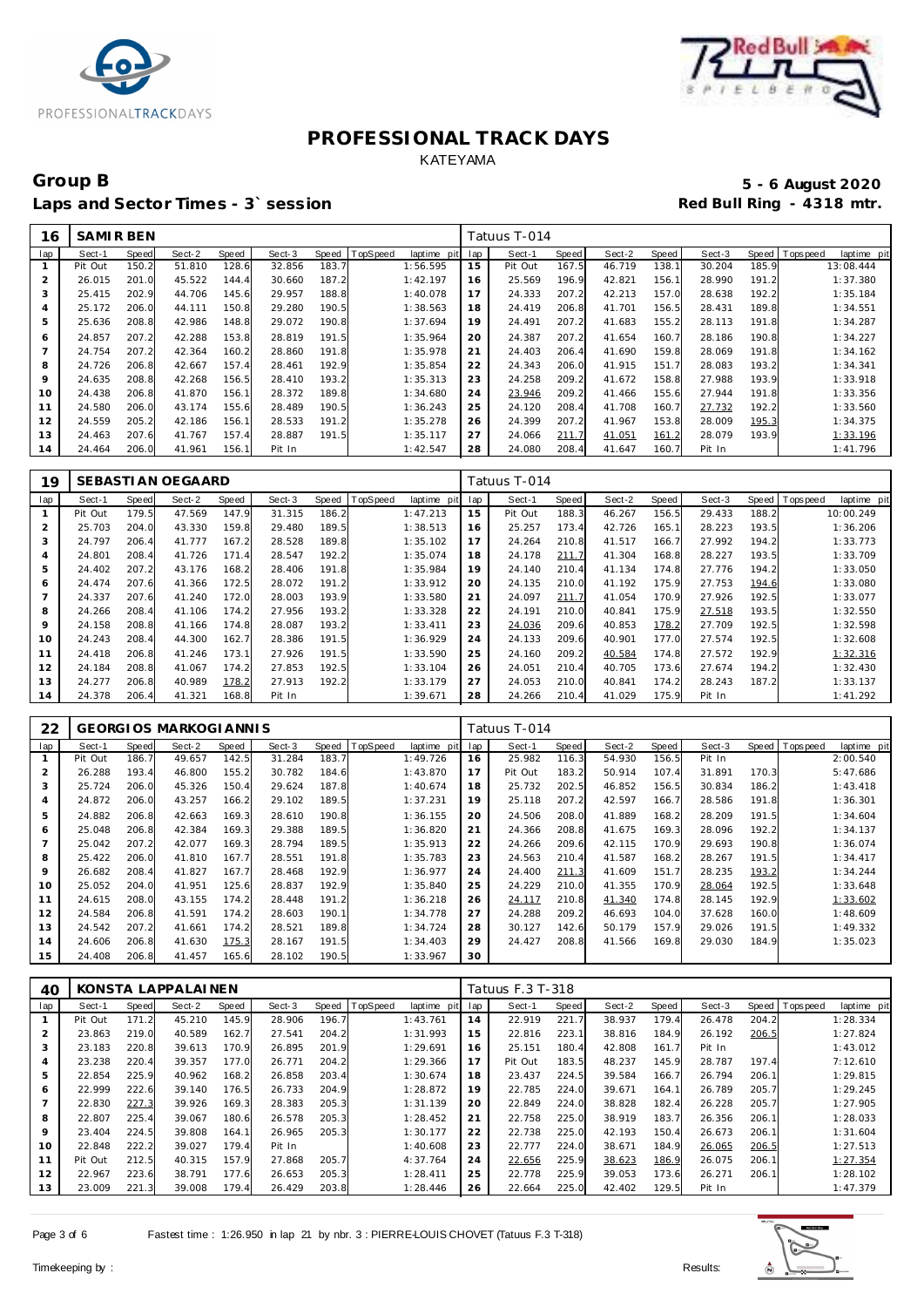



# Group B<br> **Example 2020**<br>
Laps and Sector Times - 3`session<br> **Example 2020**<br>
Red Bull Ring - 4318 mtr. Laps and Sector Times - 3<sup>\*</sup> session

| 46  | <b>GABRIELE MINI</b> |       |        |       |        |       |          |             |     | Tatuus T-014 |       |        |       |        |       |                 |             |
|-----|----------------------|-------|--------|-------|--------|-------|----------|-------------|-----|--------------|-------|--------|-------|--------|-------|-----------------|-------------|
| lap | Sect-1               | Speed | Sect-2 | Speed | Sect-3 | Speed | TopSpeed | laptime pit | lap | Sect-1       | Speed | Sect-2 | Speed | Sect-3 |       | Speed Tops peed | laptime pit |
|     | Pit Out              | 169.1 | 46.450 | 149.2 | 30.505 | 186.9 |          | 1:45.375    | 13  | Pit Out      | 172.1 | 48.874 | 149.2 | 31.110 | 180.0 |                 | 10:51.812   |
| ∠   | 25.410               | 198.0 | 42.481 | 162.2 | 28.531 | 191.8 |          | 1:36.422    | 14  | 25.995       | 199.1 | 42.757 | 159.8 | 28.634 | 190.1 |                 | 1:37.386    |
| 3   | 24.459               | 202.9 | 41.983 | 167.7 | 28.166 | 194.2 |          | 1:34.608    | 15  | 24.596       | 203.3 | 41.446 | 166.7 | 28.878 | 191.2 |                 | 1:34.920    |
| 4   | 24.715               | 210.0 | 41.190 | 167.7 | 27.975 | 194.2 |          | 1:33.880    | 16  | 24.095       | 211.3 | 40.728 | 169.8 | 27.533 | 197.4 |                 | 1:32.356    |
| 5   | 24.148               | 211.3 | 40.886 | 169.3 | 28.169 | 193.5 |          | 1:33.203    | 17  | 24.063       | 210.0 | 40.779 | 170.3 | 27.612 | 193.9 |                 | 1:32.454    |
| 6   | 24.086               | 210.4 | 41.338 | 150.0 | 28.279 | 195.3 |          | 1:33.703    | 18  | 23.958       | 210.4 | 42.065 | 171.4 | 27.689 | 193.9 |                 | 1:33.712    |
|     | 23.990               | 211.3 | 40.903 | 167.7 | 27.811 | 196.0 |          | 1:32.704    | 19  | 23.991       | 210.8 | 40.585 | 174.2 | 27.436 | 194.6 |                 | 1:32.012    |
| 8   | 24.199               | 210.0 | 40.769 | 172.0 | 27.940 | 194.6 |          | 1:32.908    | 20  | 23.920       | 211.7 | 44.033 | 153.4 | 29.113 | 193.2 |                 | 1:37.066    |
| 9   | 24.149               | 212.5 | 40.953 | 167.2 | 27.830 | 193.5 |          | 1:32.932    | 21  | 23.962       | 212.5 | 40.651 | 172.0 | 27.575 | 194.6 |                 | 1:32.188    |
| 10  | 24.031               | 210.4 | 40.930 | 167.7 | 27.793 | 197.4 |          | 1:32.754    | 22  | 23.900       | 212.1 | 40.591 | 173.1 | 27.457 | 193.5 |                 | 1:31.948    |
| 11  | 24.325               | 211.3 | 41.224 | 164.1 | 28.397 | 193.2 |          | 1:33.946    | 23  | 23.978       | 211.7 | 40.519 | 174.2 | 27.420 | 195.3 |                 | 1:31.917    |
| 12  | 24.053               | 209.6 | 41.027 | 166.7 | Pit In |       |          | 1:39.608    | 24  | 23.850       | 212.1 | 40.610 | 169.3 | Pit In |       |                 | 1:41.756    |

| 48             |         |       | <b>JESSE SALMENAUTIO</b> |       |        |       |          |                 |     | Tatuus T-014 |       |        |       |        |       |                         |
|----------------|---------|-------|--------------------------|-------|--------|-------|----------|-----------------|-----|--------------|-------|--------|-------|--------|-------|-------------------------|
| lap            | Sect-1  | Speed | Sect-2                   | Speed | Sect-3 | Speed | TopSpeed | laptime<br>pitl | lap | Sect-1       | Speed | Sect-2 | Speed | Sect-3 | Speed | Topspeed<br>laptime pit |
|                | Pit Out | 167.8 | 46.515                   | 150.4 | 30.223 | 183.4 |          | 1:46.683        | 15  | Pit Out      | 175.7 | 46.205 | 140.6 | 30.515 | 187.8 | 12:28.418               |
| $\overline{2}$ | 25.144  | 207.6 | 42.563                   | 162.2 | 28.841 | 191.2 |          | 1:36.548        | 16  | 27.019       | 167.5 | 44.077 | 158.8 | 28.712 | 184.0 | 1:39.808                |
| 3              | 24.448  | 210.0 | 42.394                   | 166.2 | 28.124 | 192.5 |          | 1:34.966        | 17  | 25.124       | 195.9 | 41.916 | 170.9 | 27.567 | 194.9 | 1:34.607                |
| 4              | 24.323  | 208.8 | 41.699                   | 166.7 | 28.552 | 193.9 |          | 1:34.574        | 18  | 24.081       | 210.8 | 43.215 | 135.0 | 32.961 | 193.5 | 1:40.257                |
| 5              | 24.302  | 207.6 | 41.360                   | 167.7 | 27.780 | 192.9 |          | 1:33.442        | 19  | 23.976       | 211.3 | 40.898 | 172.0 | 27.487 | 194.2 | 1:32.361                |
| 6              | 24.052  | 208.8 | 42.104                   | 170.9 | 27.935 | 192.9 |          | 1:34.091        | 20  | 23.898       | 211.7 | 40.737 | 170.9 | 27.507 | 193.2 | 1:32.142                |
| $\overline{7}$ | 24.161  | 208.0 | 41.243                   | 169.3 | 27.871 | 192.5 |          | 1:33.275        | 21  | 23.959       | 210.4 | 40.851 | 170.9 | 27.480 | 193.9 | 1:32.290                |
| 8              | 24.142  | 207.6 | 41.254                   | 170.9 | 27.878 | 192.5 |          | 1:33.274        | 22  | 23.956       | 211.3 | 40.997 | 168.2 | 27.907 | 192.9 | 1:32.860                |
| 9              | 24.062  | 208.4 | 41.360                   | 169.3 | 27.736 | 192.5 |          | 1:33.158        | 23  | 23.947       | 213.4 | 40.946 | 170.3 | 27.518 | 192.9 | 1:32.411                |
| 10             | 24.077  | 208.8 | 41.319                   | 170.9 | 27.787 | 192.9 |          | 1:33.183        | 24  | 23.997       | 209.6 | 40.833 | 172.5 | 27.601 | 193.5 | 1:32.431                |
| 11             | 24.026  | 208.0 | 41.270                   | 166.7 | 27.792 | 192.5 |          | 1:33.088        | 25  | 25.118       | 175.7 | 52.163 | 135.7 | 29.575 | 193.2 | 1:46.856                |
| 12             | 24.086  | 208.0 | 41.050                   | 166.2 | 27.722 | 193.9 |          | 1:32.858        | 26  | 24.051       | 210.4 | 41.119 | 170.3 | 27.728 | 193.2 | 1:32.898                |
| 13             | 24.092  | 208.0 | 41.010                   | 170.3 | 27.775 | 192.5 |          | 1:32.877        | 27  | 23.886       | 210.4 | 40.913 | 173.1 | 27.630 | 192.5 | 1:32.429                |
| 14             | 24.100  | 207.6 | 41.321                   | 170.3 | Pit In |       |          | 1:42.137        | 28  | 23.992       | 210.0 | 40.977 | 171.4 | Pit In |       | 1:40.092                |

| 66             |         |       | ZDENEK CHOVANEC |       |        |       |                 |             |     | Tatuus T-014 |       |        |       |        |       |            |             |
|----------------|---------|-------|-----------------|-------|--------|-------|-----------------|-------------|-----|--------------|-------|--------|-------|--------|-------|------------|-------------|
| lap            | Sect-1  | Speed | Sect-2          | Speed | Sect-3 | Speed | <b>TopSpeed</b> | laptime pit | lap | Sect-1       | Speed | Sect-2 | Speed | Sect-3 | Speed | T ops peed | laptime pit |
|                | Pit Out | 171.5 | 46.148          | 150.0 | 30.164 | 183.4 |                 | 1:47.150    | 17  | 24.006       | 207.6 | 41.492 | 163.1 | 27.911 | 193.5 |            | 1:33.409    |
| $\overline{2}$ | 25.099  | 204.8 | 42.469          | 159.8 | 28.844 | 189.1 |                 | 1:36.412    | 18  | 24.274       | 208.0 | 41.448 | 164.1 | Pit In |       |            | 1:42.148    |
| 3              | 24.565  | 208.0 | 43.648          | 160.7 | 28.416 | 192.9 |                 | 1:36.629    | 19  | Pit Out      | 146.5 | 46.142 | 153.4 | 31.431 | 181.2 |            | 8:54.611    |
| $\overline{4}$ | 24.323  | 210.4 | 41.546          | 165.1 | 28.155 | 194.2 |                 | 1:34.024    | 20  | 28.577       | 174.3 | 45.985 | 147.5 | 30.637 | 191.8 |            | 1:45.199    |
| 5              | 24.523  | 211.3 | 41.707          | 162.7 | 28.195 | 192.2 |                 | 1:34.425    | 21  | 25.751       | 205.6 | 41.854 | 163.1 | 27.854 | 192.2 |            | 1:35.459    |
| 6              | 24.270  | 209.2 | 42.926          | 160.2 | 28.265 | 193.9 |                 | 1:35.461    | 22  | 24.181       | 209.6 | 41.206 | 164.6 | 28.027 | 187.8 |            | 1:33.414    |
|                | 24.381  | 210.8 | 41.493          | 162.2 | 27.976 | 194.6 |                 | 1:33.850    | 23  | 24.319       | 209.6 | 41.462 | 165.6 | 27.697 | 193.5 |            | 1:33.478    |
| 8              | 24.488  | 207.6 | 41.575          | 164.6 | 27.955 | 193.5 |                 | 1:34.018    | 24  | 23.986       | 210.0 | 41.326 | 167.2 | 28.301 | 191.5 |            | 1:33.613    |
| 9              | 24.336  | 208.0 | 42.406          | 162.2 | 28.147 | 192.9 |                 | 1:34.889    | 25  | 24.280       | 209.6 | 41.184 | 166.7 | 27.620 | 192.9 |            | 1:33.084    |
| 10             | 24.211  | 208.4 | 41.502          | 166.7 | 27.963 | 192.9 |                 | 1:33.676    | 26  | 24.141       | 210.0 | 41.038 | 168.8 | 28.637 | 169.5 |            | 1:33.816    |
| 11             | 24.003  | 208.0 | 41.532          | 166.2 | 27.767 | 193.5 |                 | 1:33.302    | 27  | 25.020       | 208.0 | 41.473 | 162.2 | 28.159 | 191.8 |            | 1:34.652    |
| 12             | 24.174  | 207.6 | 41.561          | 166.2 | 28.226 | 191.5 |                 | 1:33.961    | 28  | 24.188       | 208.8 | 41.232 | 168.2 | 27.952 | 192.5 |            | 1:33.372    |
| 13             | 24.293  | 206.8 | 41.564          | 167.7 | 32.387 | 190.8 |                 | 1:38.244    | 29  | 24.195       | 208.0 | 41.472 | 165.1 | 28.182 | 192.2 |            | 1:33.849    |
| 14             | 24.583  | 207.2 | 41.427          | 168.2 | 27.860 | 191.5 |                 | 1:33.870    | 30  | 24.015       | 208.8 | 41.065 | 164.6 | 27.790 | 193.2 |            | 1:32.870    |
| 15             | 24.248  | 208.0 | 41.376          | 166.7 | 27.937 | 192.9 |                 | 1:33.561    | 31  | 24.207       | 208.0 | 42.147 | 160.7 | Pit In |       |            | 1:43.318    |
| 16             | 24.068  | 208.8 | 41.424          | 167.2 | 28.141 | 193.2 |                 | 1:33.633    | 32  |              |       |        |       |        |       |            |             |

| 68             | <b>KACPER SZTUKA</b> |              |        |       |        |              |          |             |     | Tatuus T-014 |       |        |       |        |       |                 |             |
|----------------|----------------------|--------------|--------|-------|--------|--------------|----------|-------------|-----|--------------|-------|--------|-------|--------|-------|-----------------|-------------|
| lap            | Sect-1               | <b>Speed</b> | Sect-2 | Speed | Sect-3 | <b>Speed</b> | TopSpeed | laptime pit | lap | Sect-1       | Speed | Sect-2 | Speed | Sect-3 | Speed | <b>Topspeed</b> | laptime pit |
|                | Pit Out              | 173.4        | 49.343 | 134.7 | 32.700 | 182.4        |          | 1:49.016    | 16  | 24.588       | 208.8 | 42.067 | 163.1 | 28.641 | 191.5 |                 | 1:35.296    |
|                | 26.274               | 203.3        | 44.913 | 148.4 | 30.989 | 185.2        |          | 1:42.176    | 17  | 24.757       | 212.5 | 41.988 | 163.1 | 28.643 | 192.5 |                 | 1:35.388    |
| 3              | 25.471               | 205.6        | 43.577 | 150.8 | 30.188 | 186.5        |          | 1:39.236    | 18  | 24.158       | 210.4 | 41.917 | 162.7 | 28.507 | 190.8 |                 | 1:34.582    |
| $\overline{4}$ | 25.080               | 206.4        | 42.977 | 158.4 | 29.697 | 188.8        |          | 1:37.754    | 19  | 24.069       | 210.8 | 41.417 | 161.2 | 29.152 | 191.5 |                 | 1:34.638    |
| 5              | 24.899               | 206.8        | 42.466 | 163.1 | 29.600 | 189.1        |          | 1:36.965    | 20  | 24.129       | 210.8 | 41.489 | 163.6 | 28.398 | 192.2 |                 | 1:34.016    |
| 6              | 24.771               | 206.8        | 42.956 | 152.1 | 29.668 | 189.5        |          | 1:37.395    | 21  | 24.181       | 211.7 | 41.333 | 166.7 | 29.576 | 191.8 |                 | 1:35.090    |
|                | 25.167               | 210.4        | 42.494 | 160.2 | 30.730 | 189.5        |          | 1:38.391    | 22  | 24.240       | 211.7 | 41.448 | 165.1 | 28.365 | 192.5 |                 | 1:34.053    |
| 8              | 25.066               | 210.8        | 43.322 | 154.3 | 29.717 | 189.5        |          | 1:38.105    | 23  | 24.055       | 211.3 | 41.407 | 167.2 | 28.067 | 191.8 |                 | 1:33.529    |
| 9              | 24.600               | 208.8        | 42.182 | 156.1 | 29.693 | 188.8        |          | 1:36.475    | 24  | 24.089       | 210.0 | 41.320 | 170.3 | 28.242 | 192.2 |                 | 1:33.651    |
| 10             | 24.632               | 207.6        | 42.007 | 159.8 | 29.269 | 190.5        |          | 1:35.908    | 25  | 24.717       | 209.6 | 42.216 | 156.1 | 28.817 | 191.5 |                 | 1:35.750    |
| 11             | 24.411               | 208.0        | 42.165 | 158.8 | 29.256 | 189.8        |          | 1:35.832    | 26  | 24.162       | 210.8 | 41.239 | 168.2 | 28.175 | 193.2 |                 | 1:33.576    |
| 12             | 24.400               | 207.6        | 47.123 | 136.7 | Pit In |              |          | 1:49.883    | 27  | 24.039       | 211.3 | 41.154 | 166.2 | 28.116 | 192.2 |                 | 1:33.309    |
| 13             | Pit Out              | 200.2        | 46.006 | 140.3 | 31.006 | 186.2        |          | 10:21.243   | 28  | 24.042       | 210.8 | 41.344 | 169.3 | 29.286 | 191.2 |                 | 1:34.672    |
| 14             | 25.258               | 207.2        | 44.124 | 144.0 | 29.891 | 190.5        |          | 1:39.273    | 29  | 24.220       | 209.6 | 41.286 | 167.2 | Pit In |       |                 | 1:49.982    |
| 15             | 24.825               | 207.6        | 42.594 | 161.7 | 29.310 | 190.1        |          | 1:36.729    | 30  |              |       |        |       |        |       |                 |             |

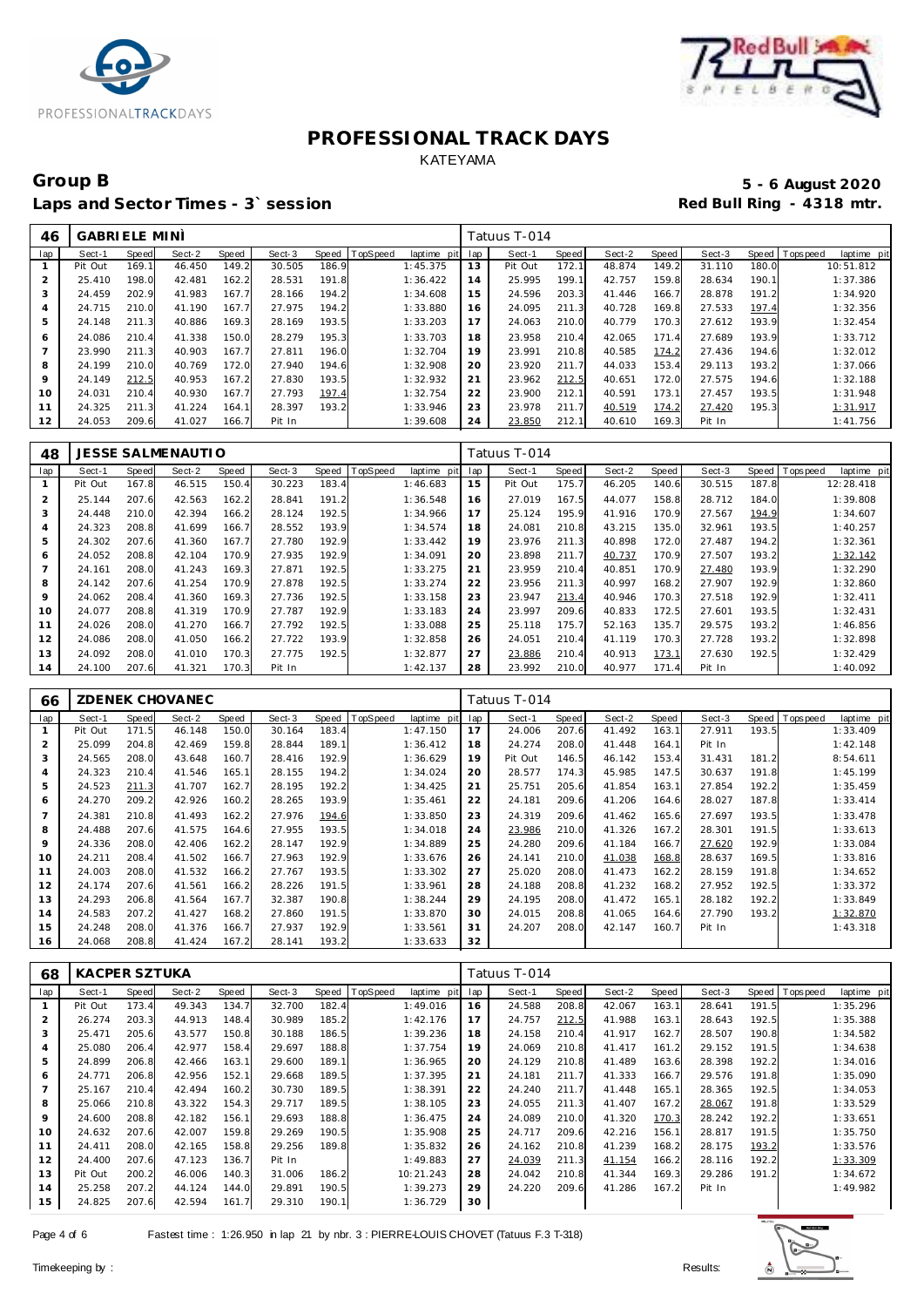



# Group B<br> **Example 2020**<br>
Laps and Sector Times - 3`session<br>
Laps and Sector Times - 3`session Laps and Sector Times - 3<sup>\*</sup> session

| 72             |         |       | LEONARDO FORNAROLI |       |        |       |                |             |     | Tatuus T-014 |       |        |       |        |       |                               |
|----------------|---------|-------|--------------------|-------|--------|-------|----------------|-------------|-----|--------------|-------|--------|-------|--------|-------|-------------------------------|
| lap            | Sect-1  | Speed | Sect-2             | Speed | Sect-3 |       | Speed TopSpeed | laptime pit | lap | Sect-1       | Speed | Sect-2 | Speed | Sect-3 |       | Speed Topspeed<br>laptime pit |
|                | Pit Out | 172.3 | 48.892             | 144.4 | 31.198 | 184.3 |                | 1:50.852    | 13  | 24.139       | 208.8 | 40.862 | 173.1 | 28.053 | 194.9 | 1:33.054                      |
| $\overline{2}$ | 25.660  | 202.9 | 43.695             | 161.7 | 29.546 | 187.5 |                | 1:38.901    | 14  | 24.058       | 210.8 | 41.067 | 166.2 | Pit In |       | 1:44.298                      |
| 3              | 25.082  | 206.4 | 43.229             | 165.1 | 28.758 | 191.2 |                | 1:37.069    | 15  | Pit Out      | 152.1 | 48.873 | 152.1 | 30.819 | 186.2 | 17:35.969                     |
| $\overline{4}$ | 24.584  | 208.0 | 41.857             | 168.8 | 28.352 | 193.2 |                | 1:34.793    | 16  | 27.132       | 193.4 | 46.259 | 153.0 | 28.723 | 193.9 | 1:42.114                      |
| 5              | 24.428  | 202.9 | 42.040             | 170.9 | 28.403 | 186.2 |                | 1:34.871    | 17  | 24.434       | 210.4 | 47.412 | 164.1 | 28.454 | 192.5 | 1:40.300                      |
| 6              | 24.728  | 207.6 | 41.322             | 173.6 | 28.148 | 192.5 |                | 1:34.198    | 18  | 24.256       | 211.7 | 41.208 | 171.4 | 27.921 | 194.6 | 1:33.385                      |
|                | 24.446  | 208.0 | 42.042             | 173.1 | 28.179 | 194.2 |                | 1:34.667    | 19  | 24.137       | 211.7 | 40.977 | 172.0 | 28.234 | 194.6 | 1:33.348                      |
| 8              | 24.122  | 212.5 | 41.167             | 170.3 | 27.935 | 193.9 |                | 1:33.224    | 20  | 24.033       | 212.1 | 40.868 | 175.9 | 27.751 | 194.6 | 1:32.652                      |
| 9              | 23.907  | 212.5 | 41.178             | 173.1 | 28.076 | 192.9 |                | 1:33.161    | 21  | 24.023       | 211.3 | 40.834 | 173.6 | 27.581 | 194.9 | 1:32.438                      |
| 10             | 24.456  | 210.0 | 41.182             | 151.3 | 29.066 | 192.9 |                | 1:34.704    | 22  | 23.881       | 211.3 | 40.941 | 173.6 | 27.651 | 193.9 | 1:32.473                      |
| 11             | 24.287  | 209.2 | 48.768             | 104.7 | 32.097 | 191.5 |                | 1:45.152    | 23  | 24.014       | 211.7 | 44.520 | 157.4 | Pit In |       | 1:47.690                      |
| 12             | 24.313  | 208.4 | 40.950             | 173.6 | 28.003 | 193.5 |                | 1:33.266    | 24  |              |       |        |       |        |       |                               |

| 77  | ANDREA ROSSO |       |        |       |        |       |          |             |     | Tatuus T-014 |       |        |       |        |       |                |             |
|-----|--------------|-------|--------|-------|--------|-------|----------|-------------|-----|--------------|-------|--------|-------|--------|-------|----------------|-------------|
| lap | Sect-1       | Speed | Sect-2 | Speed | Sect-3 | Speed | TopSpeed | laptime pit | lap | Sect-1       | Speed | Sect-2 | Speed | Sect-3 |       | Speed Topspeed | laptime pit |
|     | Pit Out      | 151.2 | 47.498 | 140.6 | 31.410 | 182.1 |          | 1:46.961    | 17  | 23.929       | 210.4 | 40.586 | 176.5 | 27.589 | 194.6 |                | 1:32.104    |
| 2   | 26.316       | 189.7 | 43.846 | 162.2 | 29.446 | 189.8 |          | 1:39.608    | 18  | 23.890       | 210.8 | 40.735 | 178.8 | 27.587 | 194.6 |                | 1:32.212    |
| 3   | 24.692       | 209.6 | 42.147 | 167.2 | 28.839 | 193.2 |          | 1:35.678    | 19  | 23.874       | 211.3 | 40.704 | 181.2 | 27.916 | 191.2 |                | 1:32.494    |
| 4   | 24.371       | 211.3 | 41.960 | 165.6 | 28.793 | 194.9 |          | 1:35.124    | 20  | 23.880       | 212.5 | 41.423 | 168.8 | Pit In |       |                | 1:38.555    |
| 5   | 24.562       | 209.6 | 41.284 | 171.4 | 28.337 | 193.2 |          | 1:34.183    | 21  | Pit Out      | 195.9 | 45.471 | 149.2 | 29.188 | 190.8 |                | 4:18.442    |
| 6   | 24.171       | 212.1 | 42.045 | 173.1 | 28.246 | 194.2 |          | 1:34.462    | 22  | 24.994       | 206.0 | 45.739 | 170.9 | 28.559 | 189.1 |                | 1:39.292    |
|     | 24.022       | 212.1 | 41.336 | 170.3 | 28.054 | 193.9 |          | 1:33.412    | 23  | 24.221       | 213.4 | 40.974 | 175.9 | 28.044 | 194.6 |                | 1:33.239    |
| 8   | 24.098       | 215.1 | 41.465 | 176.5 | 28.062 | 193.2 |          | 1:33.625    | 24  | 24.016       | 212.5 | 40.948 | 174.8 | 27.609 | 195.7 |                | 1:32.573    |
| 9   | 24.121       | 209.6 | 41.043 | 174.2 | 27.893 | 194.6 |          | 1:33.057    | 25  | 23.739       | 212.9 | 40.974 | 180.0 | 29.178 | 192.9 |                | 1:33.891    |
| 10  | 24.011       | 209.6 | 42.464 | 171.4 | Pit In |       |          | 1:41.166    | 26  | 24.018       | 210.8 | 41.269 | 162.2 | 27.732 | 194.9 |                | 1:33.019    |
| 11  | Pit Out      | 201.4 | 45.985 | 158.4 | 29.401 | 183.4 |          | 5:14.856    | 27  | 23.867       | 212.5 | 40.769 | 172.5 | 27.781 | 194.9 |                | 1:32.417    |
| 12  | 25.786       | 197.3 | 42.226 | 165.6 | 28.191 | 192.9 |          | 1:36.203    | 28  | 23.912       | 212.5 | 40.518 | 177.0 | 27.610 | 194.6 |                | 1:32.040    |
| 13  | 24.235       | 210.0 | 42.270 | 172.5 | 28.340 | 190.1 |          | 1:34.845    | 29  | 23.864       | 211.7 | 40.942 | 175.3 | 27.500 | 195.3 |                | 1:32.306    |
| 14  | 24.327       | 209.6 | 41.044 | 173.6 | 27.836 | 193.9 |          | 1:33.207    | 30  | 23.957       | 211.7 | 40.628 | 177.6 | 27.506 | 195.3 |                | 1:32.091    |
| 15  | 24.088       | 210.0 | 40.662 | 177.0 | 27.792 | 194.2 |          | 1:32.542    | 31  | 23.915       | 211.7 | 40.656 | 168.8 | Pit In |       |                | 1:47.167    |
| 16  | 23.986       | 210.8 | 40.632 | 175.9 | 27.699 | 194.2 |          | 1:32.317    | 32  |              |       |        |       |        |       |                |             |

| 78             |         |       | <b>MATEUSZ KAPRZYK</b> |       |        |       |          |             |     | Tatuus T-014 |       |        |       |        |       |                |             |
|----------------|---------|-------|------------------------|-------|--------|-------|----------|-------------|-----|--------------|-------|--------|-------|--------|-------|----------------|-------------|
| lap            | Sect-1  | Speed | Sect-2                 | Speed | Sect-3 | Speed | TopSpeed | laptime pit | lap | Sect-1       | Speed | Sect-2 | Speed | Sect-3 |       | Speed Topspeed | laptime pit |
|                | Pit Out | 138.9 | 49.309                 | 128.0 | 32.804 | 184.9 |          | 1:53.453    | 16  | 24.765       | 206.8 | 41.974 | 163.6 | 28.331 | 193.2 |                | 1:35.070    |
| $\overline{2}$ | 27.023  | 180.1 | 46.714                 | 139.9 | 30.868 | 185.9 |          | 1:44.605    | 17  | 24.076       | 211.3 | 41.360 | 166.7 | 28.026 | 193.5 |                | 1:33.462    |
| 3              | 25.755  | 203.7 | 43.803                 | 149.2 | 29.632 | 181.5 |          | 1:39.190    | 18  | 23.849       | 212.1 | 43.331 | 159.8 | 28.160 | 194.9 |                | 1:35.340    |
| 4              | 25.269  | 210.8 | 42.450                 | 154.3 | 29.129 | 193.9 |          | 1:36.848    | 19  | 23.769       | 216.4 | 42.508 | 166.7 | 28.340 | 193.2 |                | 1:34.617    |
| 5              | 25.109  | 208.0 | 42.020                 | 159.3 | 28.600 | 192.9 |          | 1:35.729    | 20  | 24.015       | 212.5 | 40.852 | 168.8 | 27.952 | 192.9 |                | 1:32.819    |
| O              | 24.326  | 209.2 | 41.510                 | 163.6 | 28.474 | 193.2 |          | 1:34.310    | 21  | 24.462       | 210.4 | 41.719 | 168.8 | 27.809 | 194.6 |                | 1:33.990    |
|                | 24.007  | 210.0 | 41.591                 | 162.2 | 28.168 | 194.2 |          | 1:33.766    | 22  | 23.641       | 213.8 | 40.955 | 172.0 | 27.998 | 194.6 |                | 1:32.594    |
| 8              | 24.112  | 211.3 | 41.204                 | 163.  | 28.184 | 193.9 |          | 1:33.500    | 23  | 23.592       | 213.4 | 40.792 | 173.6 | 27.870 | 194.6 |                | 1:32.254    |
| 9              | 24.166  | 211.3 | 41.746                 | 166.2 | 28.220 | 193.2 |          | 1:34.132    | 24  | 23.700       | 212.9 | 40.809 | 170.9 | Pit In |       |                | 1:38.788    |
| 10             | 24.239  | 210.4 | 41.169                 | 166.2 | 27.998 | 193.2 |          | 1:33.406    | 25  | Pit Out      | 204.8 | 41.724 | 164.1 | 28.265 | 191.2 |                | 4:34.191    |
| 11             | 24.189  | 209.6 | 41.157                 | 174.8 | 28.319 | 193.2 |          | 1:33.665    | 26  | 24.126       | 208.8 | 41.159 | 172.0 | 28.257 | 190.8 |                | 1:33.542    |
| 12             | 24.190  | 209.2 | 40.949                 | 164.1 | 27.987 | 192.9 |          | 1:33.126    | 27  | 25.027       | 201.0 | 42.374 | 171.4 | 28.171 | 193.5 |                | 1:35.572    |
| 13             | 24.071  | 209.2 | 40.979                 | 173.1 | 28.327 | 189.5 |          | 1:33.377    | 28  | 23.978       | 211.3 | 40.920 | 170.9 | 27.848 | 193.9 |                | 1:32.746    |
| 14             | 24.137  | 207.6 | 41.053                 | 167.7 | Pit In |       |          | 1:40.273    | 29  | 23.838       | 211.3 | 41.223 | 175.3 | 28.695 | 192.2 |                | 1:33.756    |
| 15             | Pit Out | 201.4 | 44.056                 | 150.8 | 29.262 | 187.2 |          | 6:58.191    | 30  | 23.844       | 210.0 | 41.168 | 168.2 | Pit In |       |                | 1:41.458    |

| 84  |         |       | <b>FRANCESCO SIMONAZZI</b> |       |        |       |                 |                |     | Tatuus T-014 |       |        |       |        |              |            |             |
|-----|---------|-------|----------------------------|-------|--------|-------|-----------------|----------------|-----|--------------|-------|--------|-------|--------|--------------|------------|-------------|
| lap | Sect-1  | Speed | Sect-2                     | Speed | Sect-3 | Speed | <b>TopSpeed</b> | laptime<br>pit | lap | Sect-1       | Speed | Sect-2 | Speed | Sect-3 | <b>Speed</b> | T ops peed | laptime pit |
|     | Pit Out | 158.8 | 51.339                     | 146.3 | Pit In |       |                 | 1:58.757       | 15  | 25.162       | 206.0 | 41.562 | 170.9 | 28.237 | 190.         |            | 1:34.961    |
| 2   | Pit Out | 178.3 | 47.935                     | 157.0 | 29.400 | 190.1 |                 | 2:11.246       | 16  | 24.370       | 209.2 | 41.339 | 163.6 | 28.010 | 193.9        |            | 1:33.719    |
|     | 24.957  | 208.8 | 42.524                     | 159.8 | 28.899 | 189.8 |                 | 1:36.380       | 17  | 24.261       | 212.5 | 41.720 | 168.8 | 27.742 | 192.9        |            | 1:33.723    |
|     | 25.439  | 202.9 | 41.512                     | 163.6 | 28.452 | 190.5 |                 | 1:35.403       | 18  | 24.433       | 208.0 | 40.869 | 169.3 | 28.111 | 193.2        |            | 1:33.413    |
| 5   | 24.532  | 208.0 | 41.368                     | 152.5 | 29.529 | 188.8 |                 | 1:35.429       | 19  | 24.089       | 209.2 | 40.678 | 172.0 | 27.696 | 193.5        |            | 1:32.463    |
| 6   | 24.456  | 207.6 | 41.433                     | 164.6 | 28.174 | 191.2 |                 | 1:34.063       | 20  | 24.171       | 209.6 | 41.067 | 169.3 | 27.689 | 193.5        |            | 1:32.927    |
|     | 24.314  | 208.0 | 41.057                     | 166.2 | 28.111 | 192.2 |                 | 1:33.482       | 21  | 24.092       | 210.0 | 40.758 | 169.8 | 27.629 | 193.2        |            | 1:32.479    |
| 8   | 24.137  | 207.6 | 41.012                     | 169.3 | 27.905 | 192.2 |                 | 1:33.054       | 22  | 24.189       | 209.2 | 40.835 | 170.9 | Pit In |              |            | 1:42.718    |
| 9   | 24.177  | 207.2 | 41.085                     | 167.2 | 27.920 | 191.8 |                 | 1:33.182       | 23  | Pit Out      | 204.8 | 41.648 | 166.7 | 27.841 | 193.2        |            | 5:02.210    |
| 10  | 24.235  | 207.6 | 41.760                     | 170.3 | 27.879 | 193.2 |                 | 1:33.874       | 24  | 24.179       | 208.4 | 40.843 | 168.2 | 27.784 | 193.2        |            | 1:32.806    |
| 11  | 24.113  | 210.0 | 40.665                     | 170.3 | 27.915 | 190.1 |                 | 1:32.693       | 25  | 24.066       | 210.0 | 40.818 | 175.3 | 27.839 | 192.2        |            | 1:32.723    |
| 12  | 24.397  | 205.6 | 40.986                     | 171.4 | Pit In |       |                 | 1:44.086       | 26  | 24.204       | 210.8 | 41.208 | 170.9 | 27.797 | 193.5        |            | 1:33.209    |
| 13  | Pit Out | 182.3 | 49.174                     | 152.1 | 29.524 | 189.1 |                 | 8:22.844       | 27  | 24.087       | 209.2 | 40.861 | 175.9 | 27.748 | 192.5        |            | 1:32.696    |